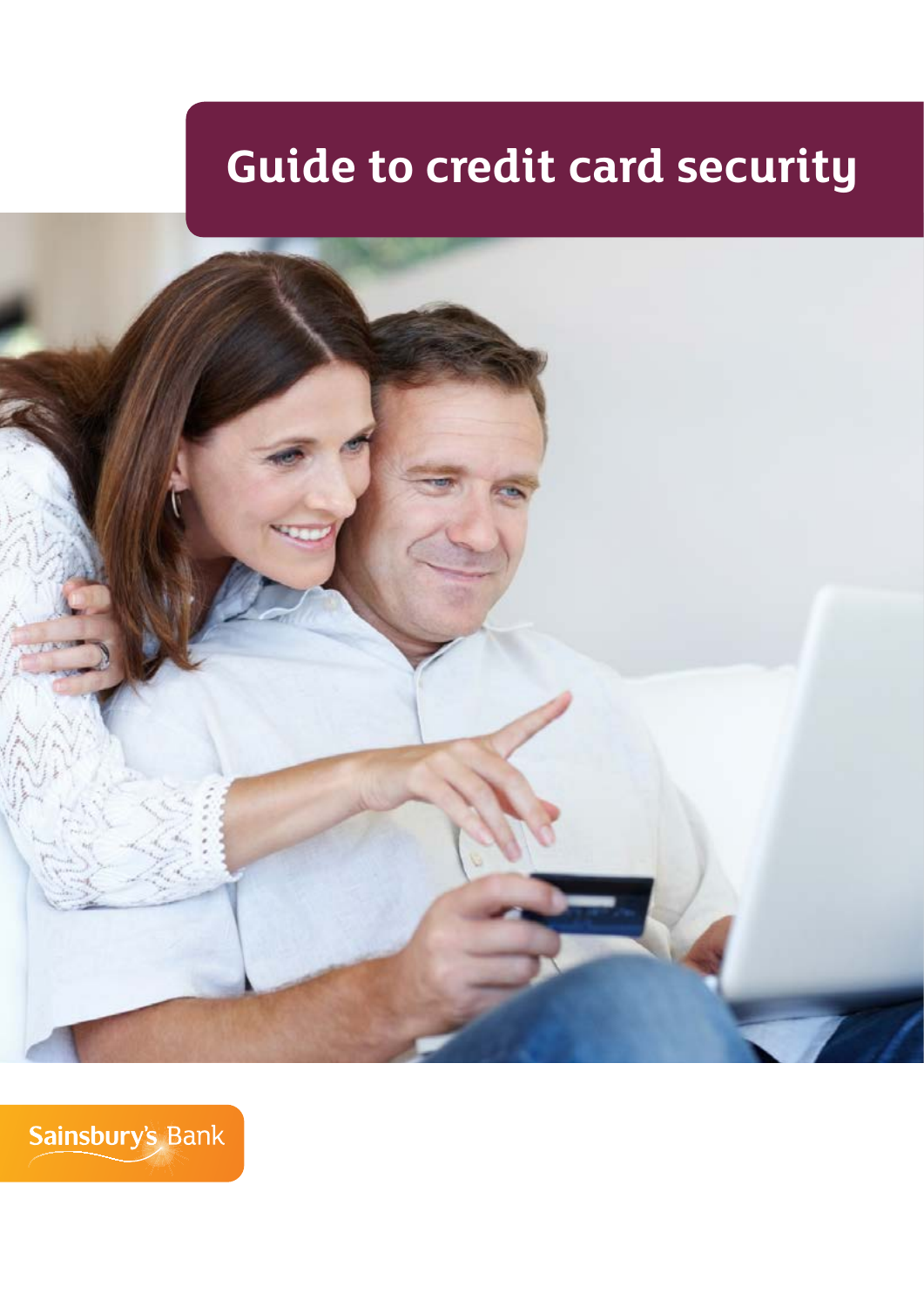# **Contents**

Click on a title below to jump straight to that section.

**[What is credit card fraud?](#page-2-0) [Types of credit card fraud](#page-2-1) [Current scams](#page-3-0) [Keeping your card and card details safe](#page-4-0) [Banking and shopping securely online](#page-7-0) [What to do if your card is lost or stolen](#page-10-0) [What are you covered for?](#page-10-1) [Keeping your card provider informed](#page-11-0) [Where else can you get help?](#page-11-1)**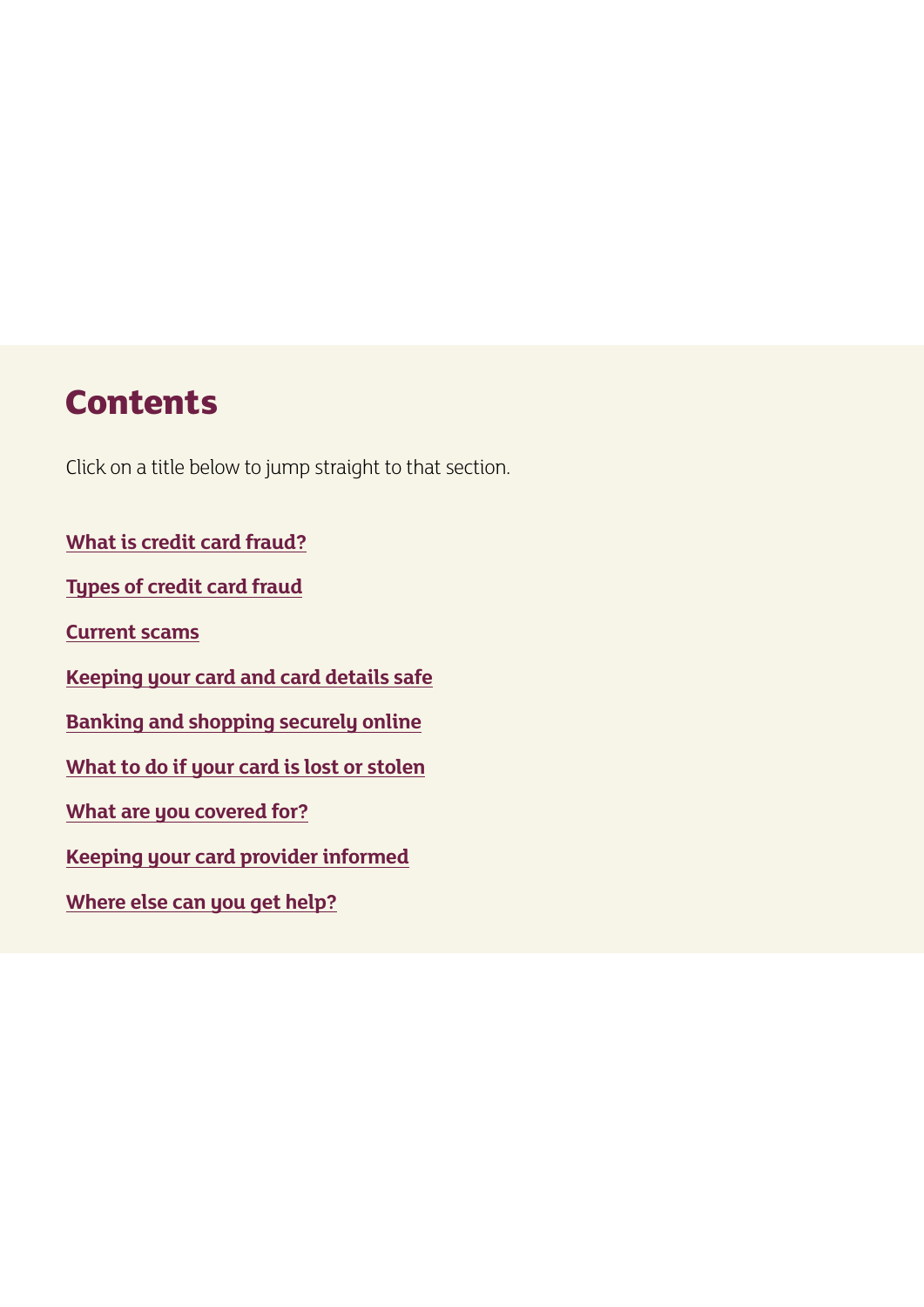

# <span id="page-2-0"></span>**What is credit card fraud?**

Credit card fraud is when someone else uses your credit card details without your consent to withdraw money or make transactions. Your first indication of fraudulent activity may be a call from your credit card provider's fraud team, or transactions you don't recognise appearing on your statement.

# <span id="page-2-1"></span>**Types of credit card fraud**

# Card-not-present fraud

A card-not-present (CNP) transaction is when you use your credit card over the phone, online or for mail orders. CNP fraud is when someone else makes such transactions without the cardholder's authorisation.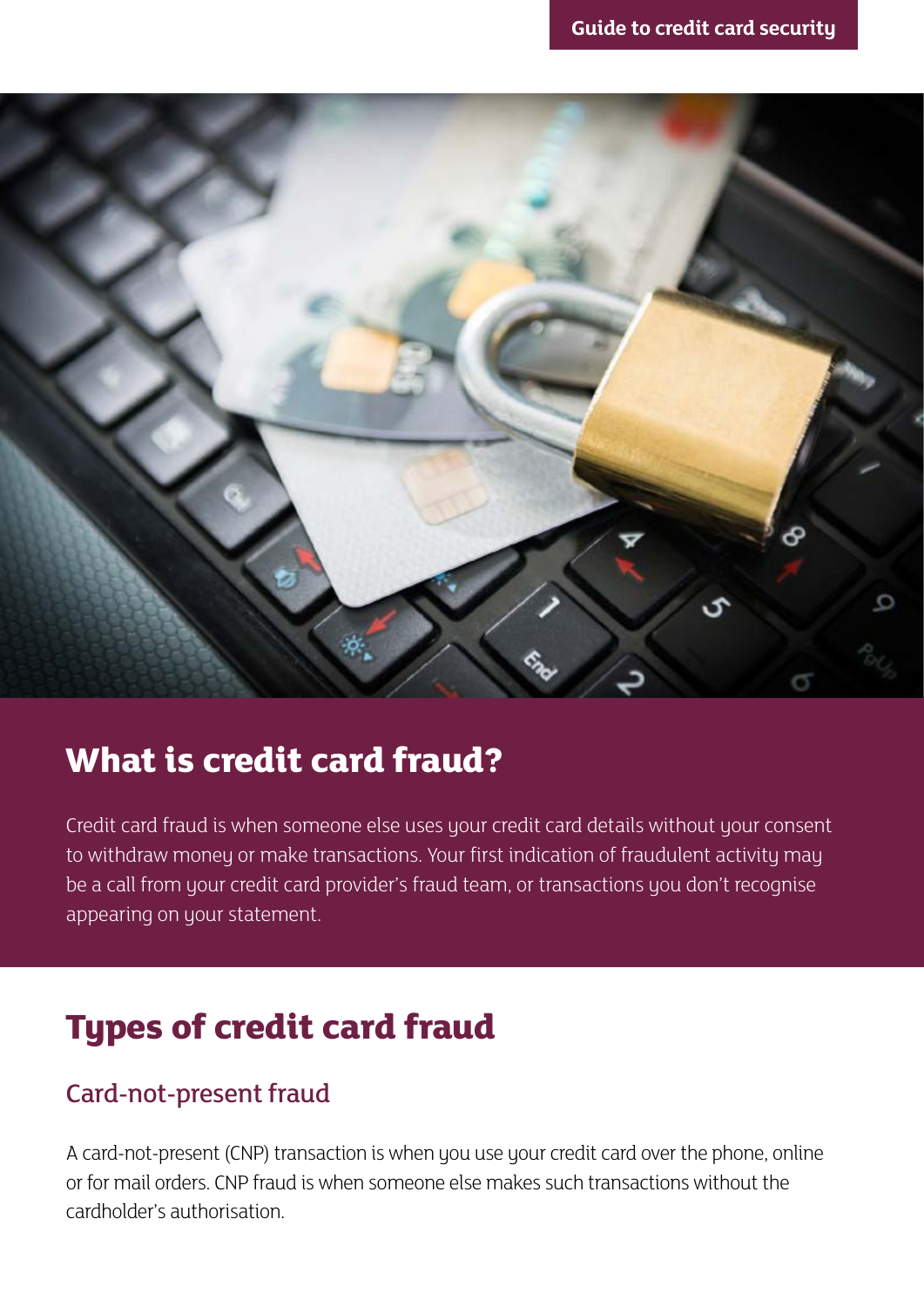# Counterfeit card fraud

Also known as 'skimming', this can occur at an ATM or a point of sale terminal. Card details are copied by a skimming device and the PIN captured by e.g. a miniature camera trained on the keypad. A cloned card is then produced and used for fraudulent purposes.

## ATM fraud

This is when a fraudster attaches a device to a cash point to trap your card. Fraudsters sometimes also target ATMs to watch as people enter their PIN and then pickpocket the card.

# Intercepted mail fraud

A criminal acquires someone else's credit card or sensitive details sent in the post, then uses the information to commit fraud.

# Identity theft

Identity theft involves someone impersonating another individual by using their personal details, often to commit credit card fraud. A fraudulent application for credit could be made under the individual's name, or a genuine account might be taken over by the fraudster.

# <span id="page-3-0"></span>**Current scams**

# Courier scam

A fraudster calls you, usually pretending to be from your bank or the police, and tricks you into revealing your PIN and giving your card to a courier.

The fraudster will sometimes encourage potential victims to call the number on their bank card, then keep the line open at their end and pretend to be a call centre agent at the bank. The scammer sends a courier or taxi to pick up the card(s) from your home.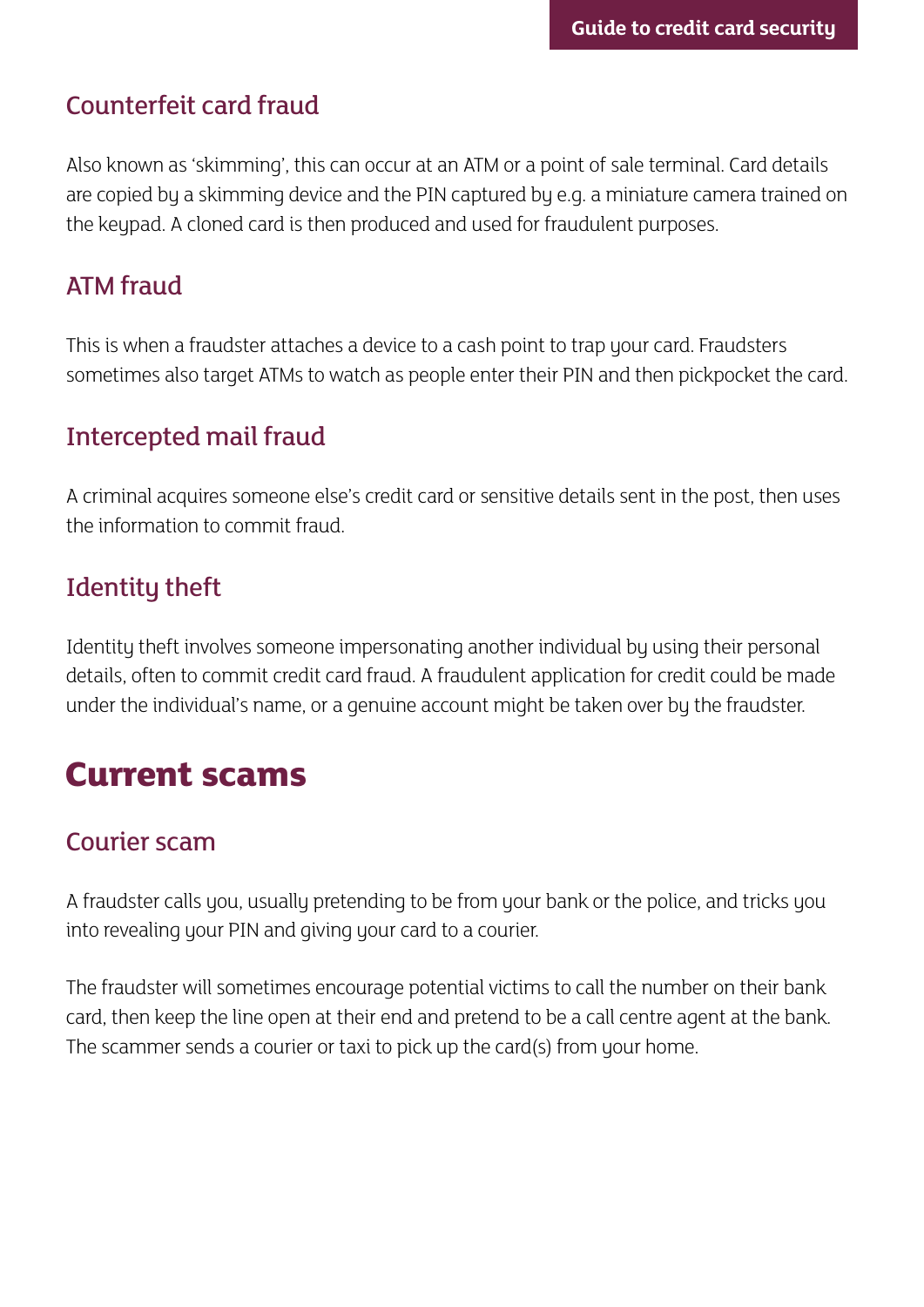### Phishing

Fraudsters attempt to acquire your personal details or bank account numbers by emailing you and pretending to be a genuine person or business. When making purchases online or over the phone, you will never be asked for your PIN.

You may be asked for:

- the long number on the front of the credit card
- the name of the cardholder, exactly as printed on the card
- the card expiry date
- the card security code (CSC) also known as the card verification code (CVC), or card verification value (CVV) – the last three digits on the signature strip on the back of the card

#### Bogus text messages

Fraudsters send you a text message, which appears to be from your bank, in order to steal your personal or financial details. These messages often look very authentic. They may claim your bank account has been subject to fraudulent activity and ask you to get in touch urgently, via an illegitimate number or website provided in the text.



# <span id="page-4-0"></span>**Keeping your card and card details safe**

It's important to check your credit card activity at least every month and contact your credit card provider immediately if you become aware of any unusual activity. To protect yourself from liability if your card is used fraudulently, you must act with reasonable care whenever you use it. This includes reporting a lost or stolen card straightaway.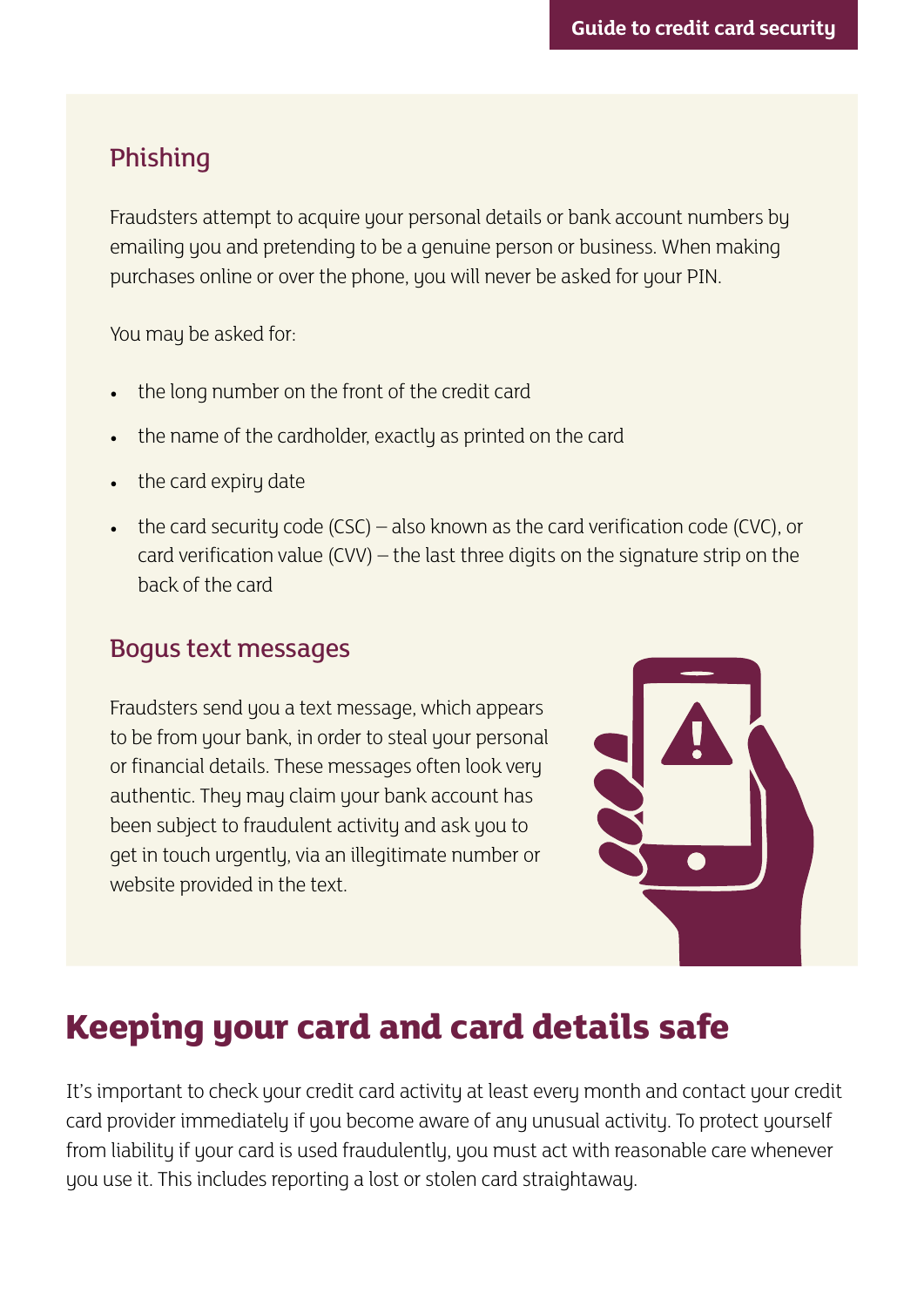

#### PIN number

You will generally authorise credit card transactions using a personal identification number, or PIN. Never write it down or share it with anyone – [keeping your PIN secret](http://www.sainsburysbank.co.uk/credit_cards/pin-numbers.shtml) is essential to ensuring the security of your credit card.

### Using your card while out

To prevent your card being used fraudulently, use it with caution and never let it out of your sight.

- When using ATMs or point of sale terminals, be aware of what's going on around you and cover the keypad while entering your pin.
- Avoid using any cash machine that appears to have been tampered with.
- Do not get distracted or accept help from strangers at a cashpoint.
- If your card is retained or stolen at a cashpoint, contact your bank then and there; do not re-enter your PIN.
- When paying a restaurant or bar bill, waiting staff should bring the card reader to you.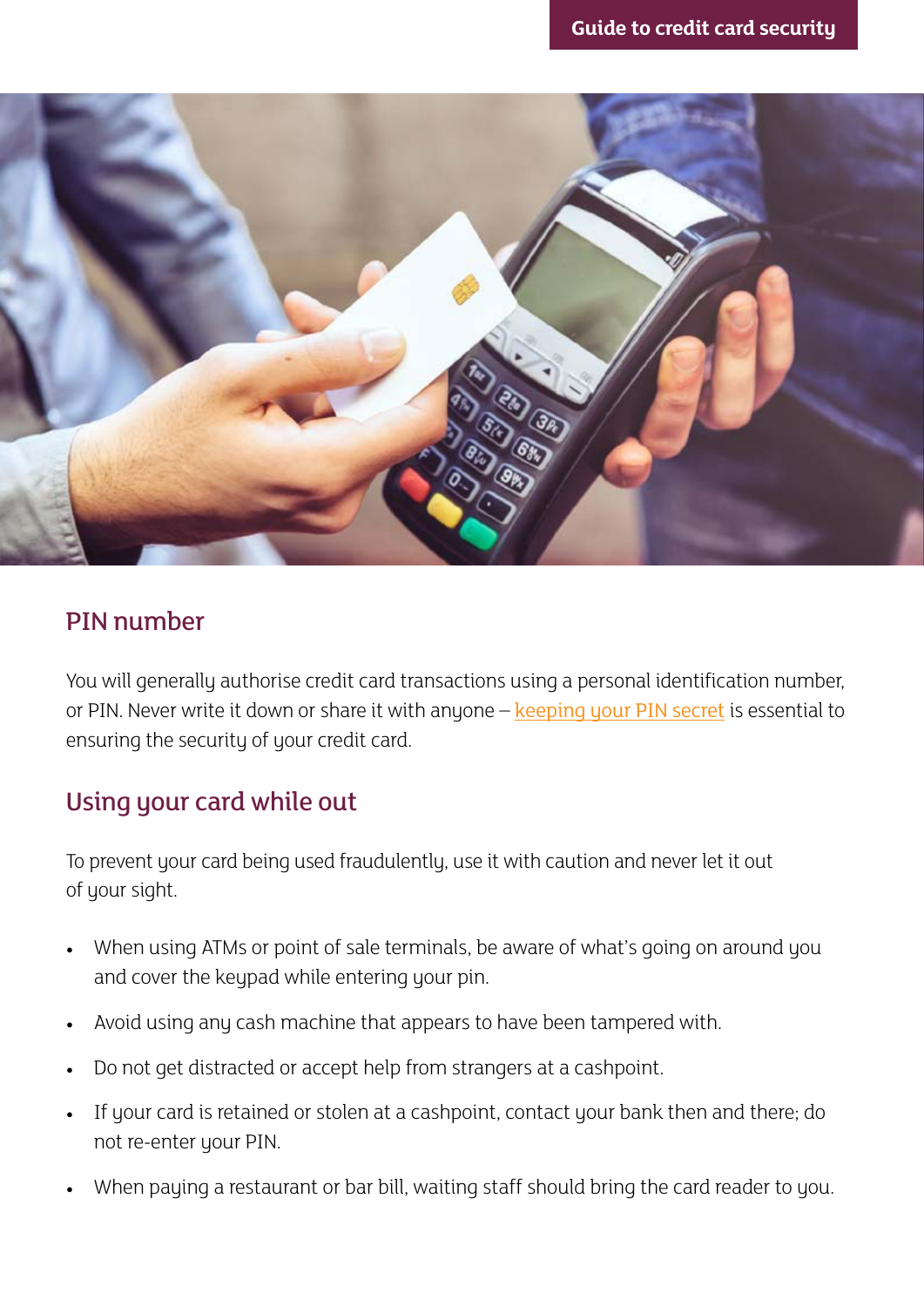#### Protect sensitive details

- Carefully dispose of sensitive paperwork containing personal or credit card information, such as receipts and credit card statements.
- Never share sensitive financial information online, and keep other personal details to a minimum.



- Don't email your credit card details (especially not all in the one email) in case the message is intercepted.
- Keep your credit card provider informed of address changes and consider using a mail redirection service for a few months after moving.
- If you notice that a new / replacement card, statement or any other important communication has not arrived, let your card provider know at once.
- Never give your PIN, login details or password to anyone who calls you, even if they say they are calling on behalf of your bank, credit card provider or the police.
- Delete emails or text messages asking for financial details, without responding.
- Do not open attachments from unknown senders or any emails that strike you as suspicious.
- Avoid updating financial details by following links or calling numbers supplied via email or text message.
- Only give your card details over the phone if you have called a company you know to make a transaction.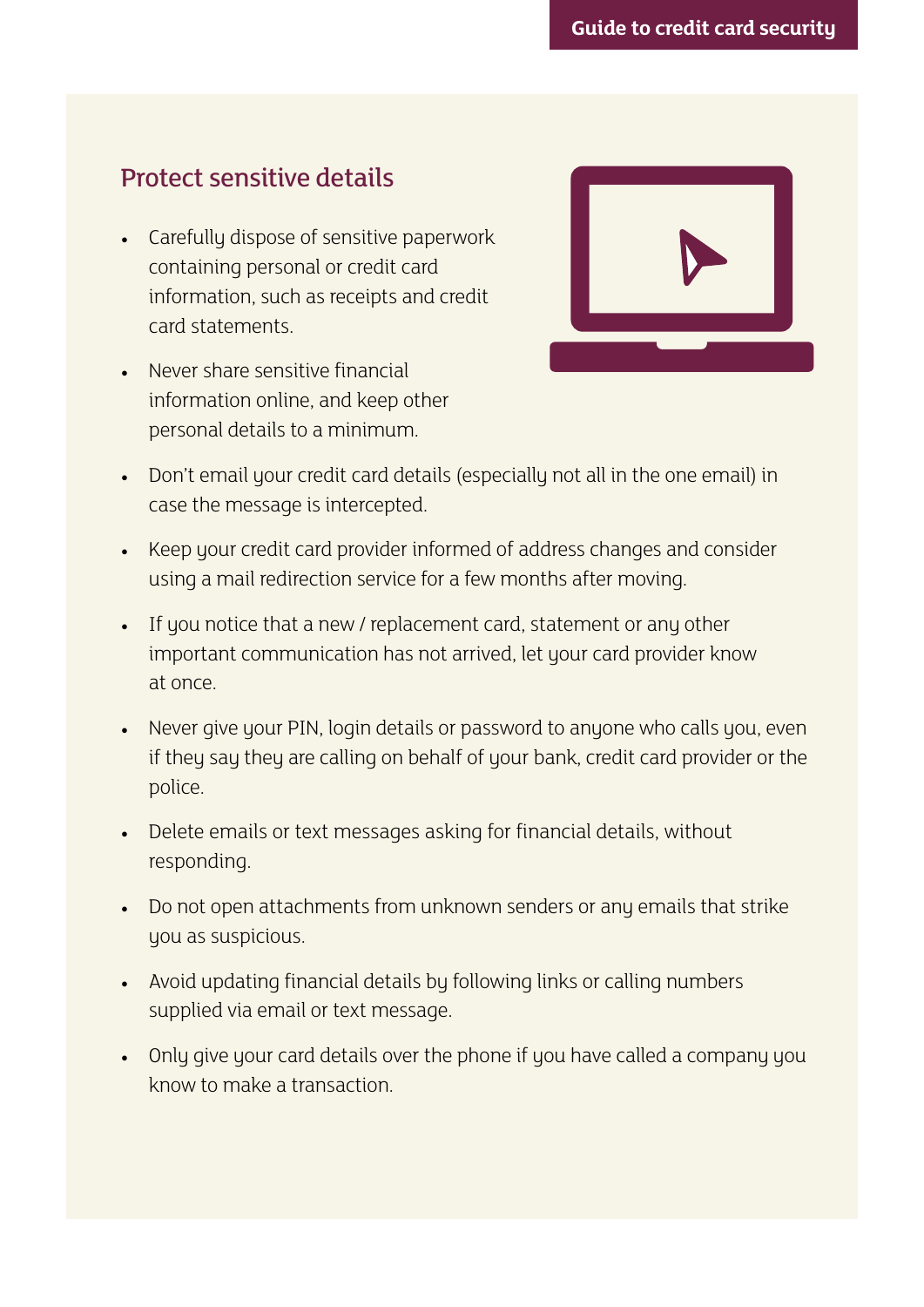

# <span id="page-7-0"></span>**Banking and shopping securely online**

For greater online security, install a firewall and antivirus software on your home computer. Keep these up-to-date and switched on at all times. Never access your online banking account through a link in an email, even if the email appears to be from your bank.

# Public networks

Avoid using public wi-fi networks for online shopping and banking, whether you are on a public computer or your own mobile device. Fraudsters have been known to create fake versions of a shop or bar wi-fi network. Then, if you log on to your email or online banking account using the fake network, they can attempt to acquire your login details. It is always safer to access these services at home, or via your mobile phone / tablet data. If you do need to use online banking or make a purchase via a public network, consider the following.

On a public computer:

- Always log out afterwards  $-$  it's not enough to close the browser window
- Untick or reject 'remember me' / 'remember password' options
- Try to ensure no one is watching your screen over your shoulder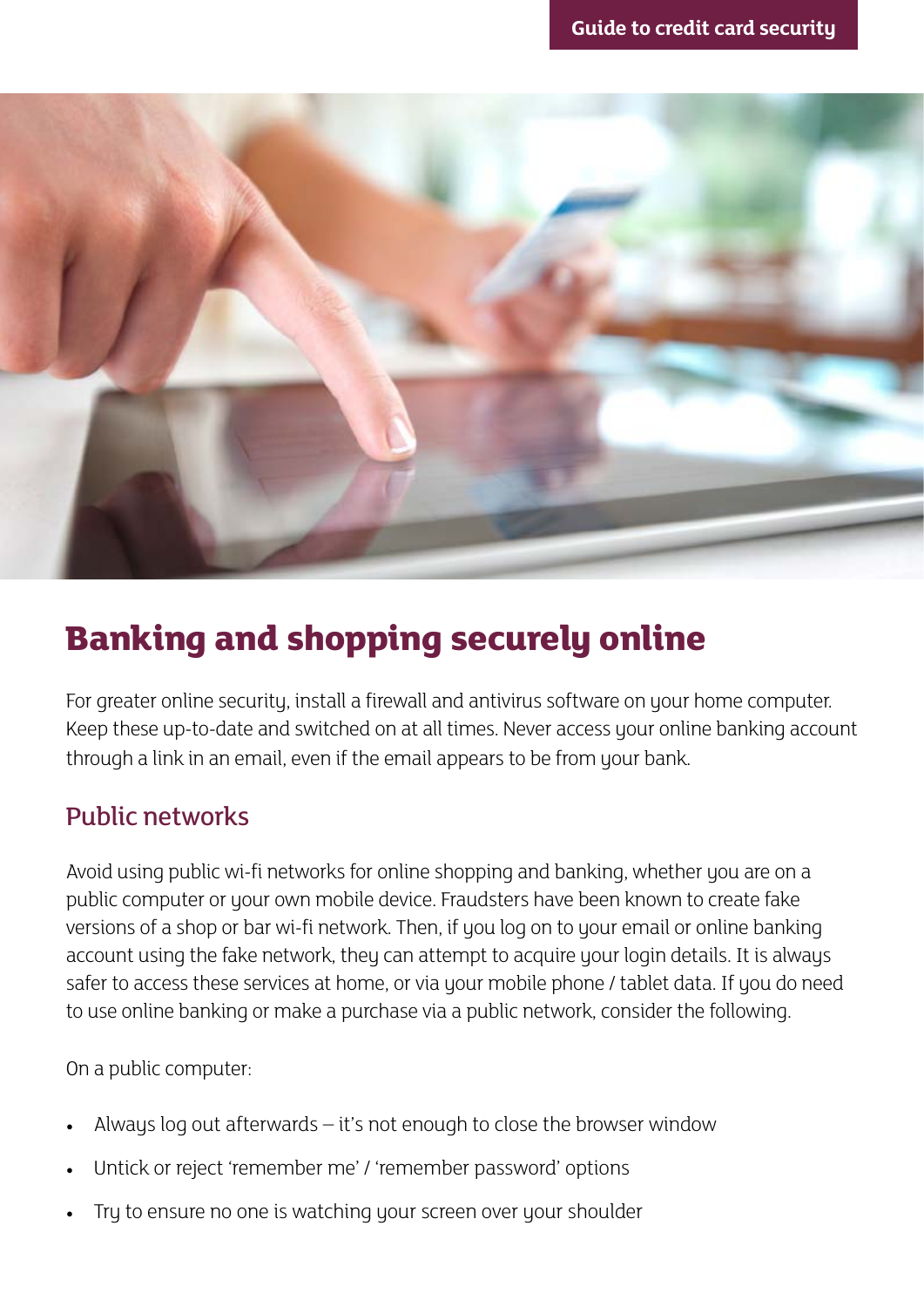- Don't leave the computer unattended
- Use the browser incognito setting, or erase your browser history

On your own laptop or mobile device:

- Ask if a cafe or store wi-fi network is genuine
- Consider using a [VPN \(Virtual Private Network\)](http://www.financialfraudaction.org.uk/consumer-fraud-prevention-advice-remote-banking.asp?pagecontent=5)
- Only use your bank's or a store's official app

#### Secure websites

When managing your credit card or shopping online:

- Type the URL into the browser rather than clicking on a search engine link
- Check that the URL begins 'https'
- Look for the security symbols  $-$  often a locked padlock or key logo:
	- next to the URL in the address bar
	- in the bottom right corner of the browser

#### Genuine websites

It's not difficult for criminals to clone a website or produce a professional-looking, fake site. Consider the following:

- Genuine websites tend to have a postal address, phone number and / or email
- If in doubt, email or call a company before making an online purchase
- Check if the website URL looks genuine  $-$  be wary of:
	- misspellings or extra words
	- characters or numbers
	- URLs that seem unrelated to a business name / trade
- Roll the mouse over links in search engine results to reveal their destination:
	- be cautious if the destination looks different from the link info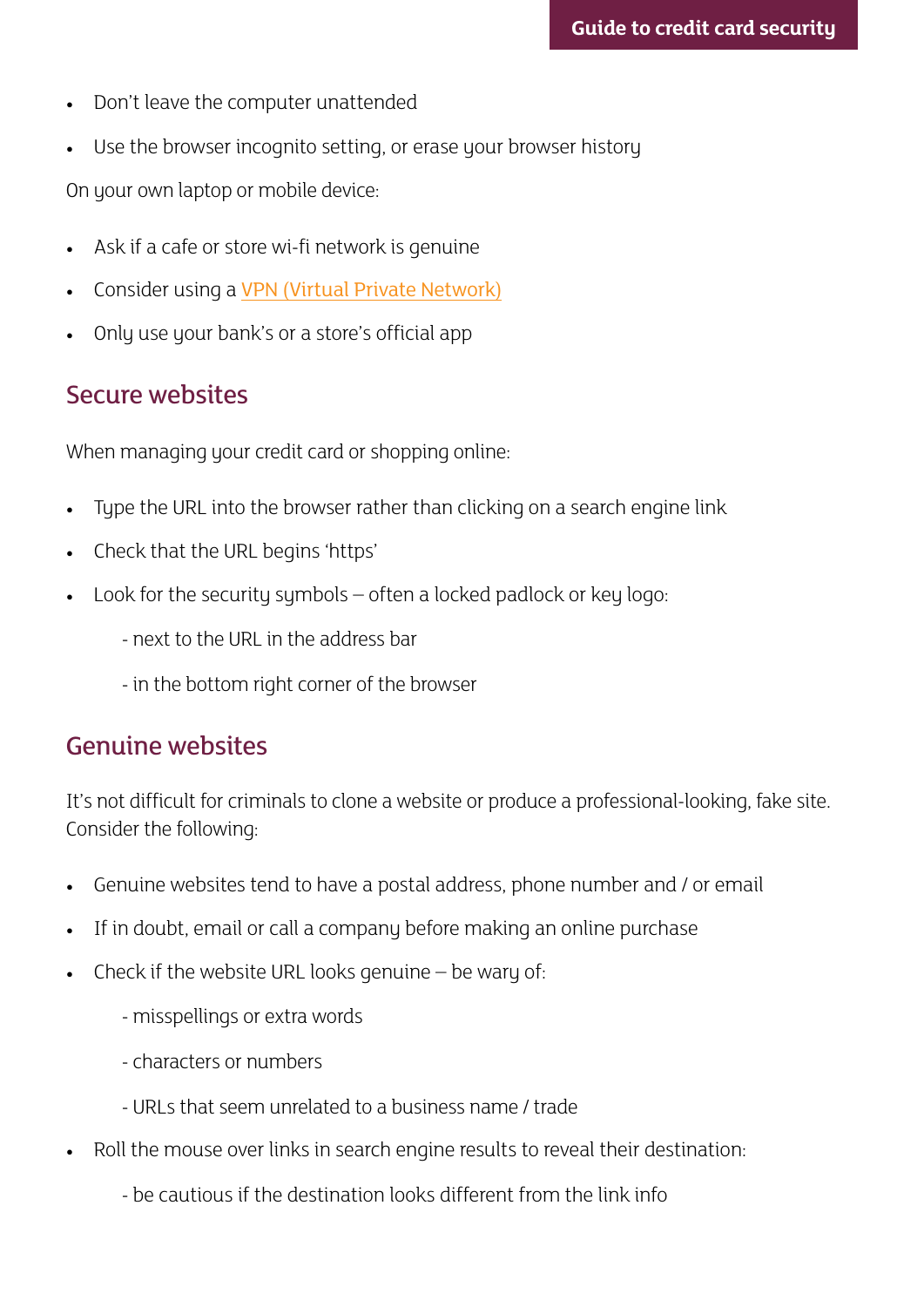

### Logging in / out

Online banking and shopping login details should be kept private. It's sensible to log out after completing any credit card management or shopping transactions. If you make a purchase, print or save the order confirmation page / email for your records.

### Online security systems

Free online security systems, like [Verified by VISA](https://www.visa.co.uk/products/protection-benefits/verified-by-visa/how-to-use-verified-by-visa), [MasterCard SecureCode](http://www.mastercard.co.uk/securecode.html) and [American](https://www.americanexpress.com/uk/content/benefits/safekey.html)  [Express SafeKey](https://www.americanexpress.com/uk/content/benefits/safekey.html), add an extra authentication step when checking out, to make online transactions more secure.

Using your card provider's particular online security system could also protect you from liability if your card is used fraudulently.

#### Payment gateways

You can avoid online traders or sellers seeing your credit card details by using a payment gateway, such as PayPal. This can be especially useful if you're making a purchase from a store or individual you're unfamiliar with.

Be aware that you may not enjoy the same protection under [Section 75 of the Consumer](http://www.legislation.gov.uk/ukpga/1974/39/section/75)  [Credit Act](http://www.legislation.gov.uk/ukpga/1974/39/section/75) as you do when paying with a credit card direct.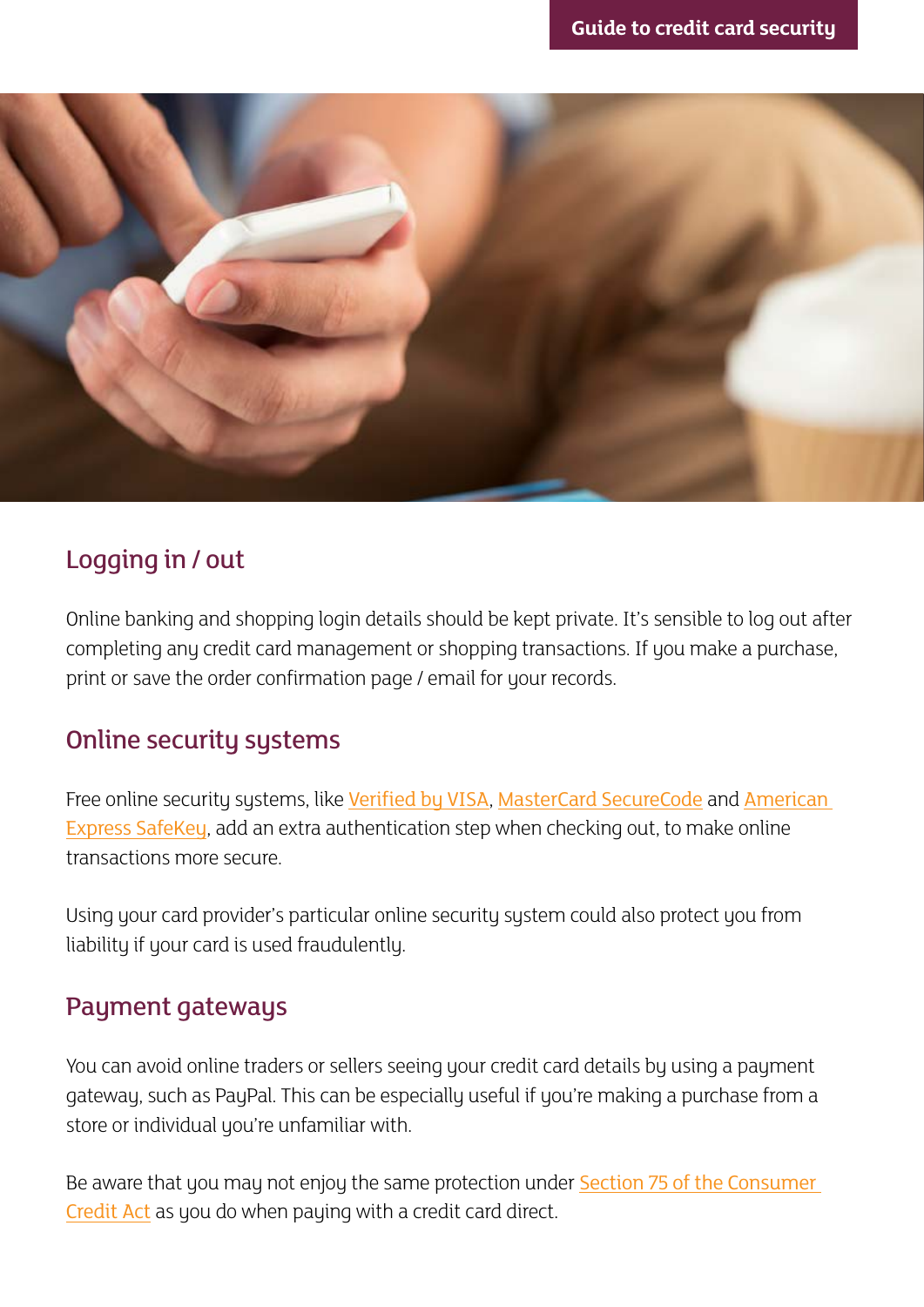# <span id="page-10-0"></span>**What to do if your card is lost or stolen**



Notify your credit card provider as soon as you discover that your card has been lost or stolen, or you may not be refunded for the full amount of any fraudulent spend.

#### Reporting fraudulent activity

If you believe your card or PIN has been taken or used fraudulently:

- Tell your credit card provider immediately
- Consider reporting the fraud to **[Action Fraud](http://www.actionfraud.police.uk/)** to get a police crime reference number
- Your credit card provider will cancel your card and send you a replacement
- If you believe someone else knows your PIN, you will be sent a new one

To help [keep your money safe when abroad](http://www.sainsburysbank.co.uk/library/default/resources/keeping-your-money-safe-abroad.pdf), take your card provider's helpline number with you when you travel. That way, you can call your provider immediately if a problem arises while you are away. These numbers are usually on the back of your card, but it's a good idea to have a note of them elsewhere.

# <span id="page-10-1"></span>**What are you covered for?**

### Your responsibilities

As long as you exercise reasonable care and use your credit card safely, you should be protected if it is used fraudulently without your knowledge.

# Your liability

Your credit card provider should refund the full amount if your card is used fraudulently. If your credit card provider believes you have not taken reasonable care, you may have to pay some of the fraudulent transaction.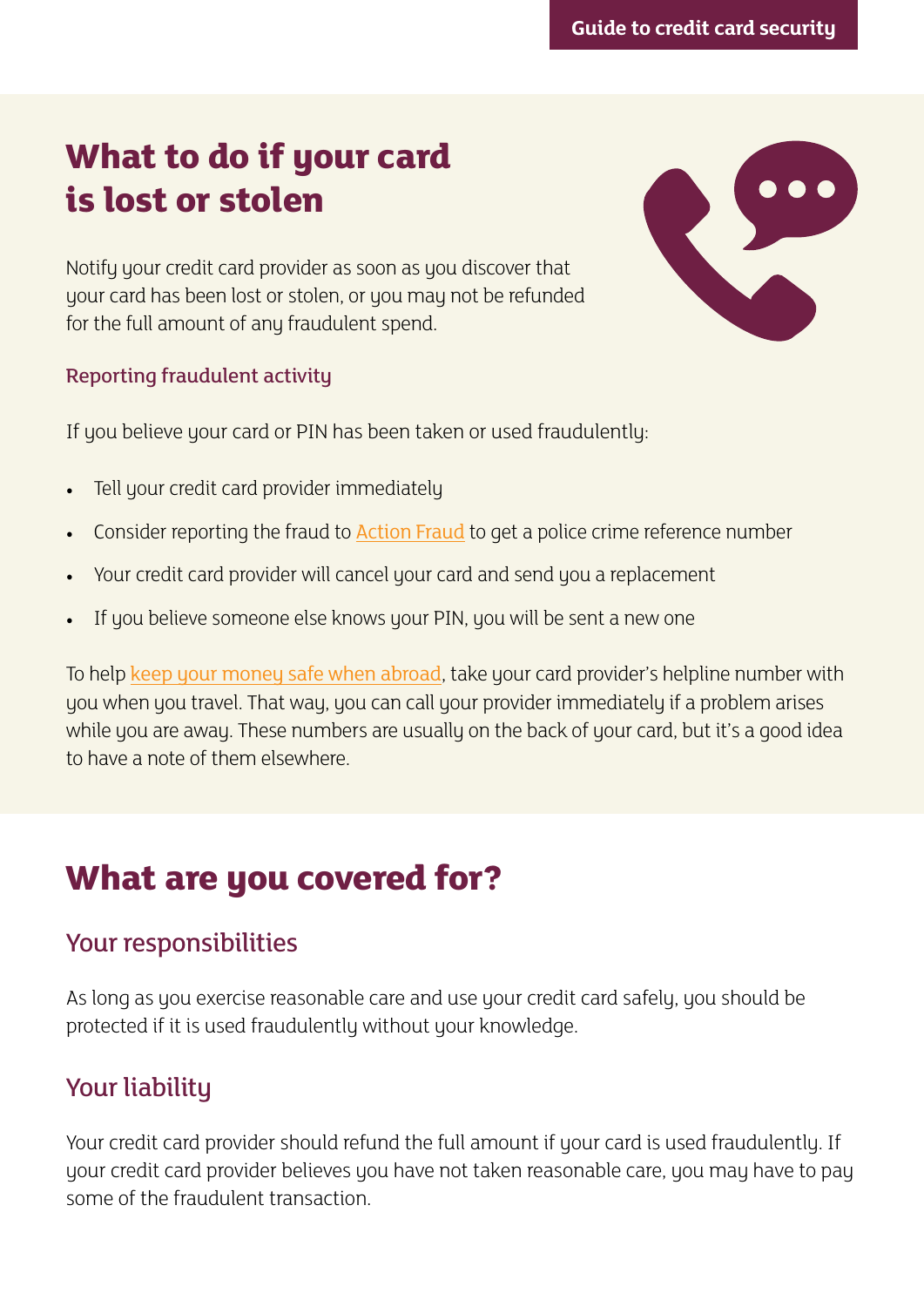If your provider refuses to refund you because it believes you've been negligent or were involved in the fraud, they will need to prove this.

#### Making a claim

If your credit card provider refuses to reimburse you, you may wish to put your request in writing. If you still do not get a refund, you can submit a claim to the Financial Ombudsman Service.

# Identity theft protection

Identity theft can have serious consequences for your credit score and your ability to secure credit on good terms in the future.

- You have the option to request a free 90-day alert from the credit reference agencies.
- This can be useful if you think you're at risk of identity theft or fraud, or have already been a victim.
- The credit reference agencies will help you restore your credit score if it's affected by fraud.

Identity theft protection is also available, with policies typically providing access to free credit checks and an ID theft helpline.

# <span id="page-11-0"></span>**Keeping your card provider informed**

Unusual activity on your credit card may be refused and this can trigger a call from your provider's fraud team.

Make sure your provider always has an up-to-date mobile number for you, so they can reach you straightaway if there's a need to query a transaction.

To avoid genuine transactions being stopped, you can let your provider know in advance if you will be making unusually large purchases or using your credit card abroad.

# <span id="page-11-1"></span>**Where else can you get help?**

For more information on how to protect yourself against fraud, visit the [Financial Fraud Action UK](http://www.financialfraudaction.org.uk/) website.